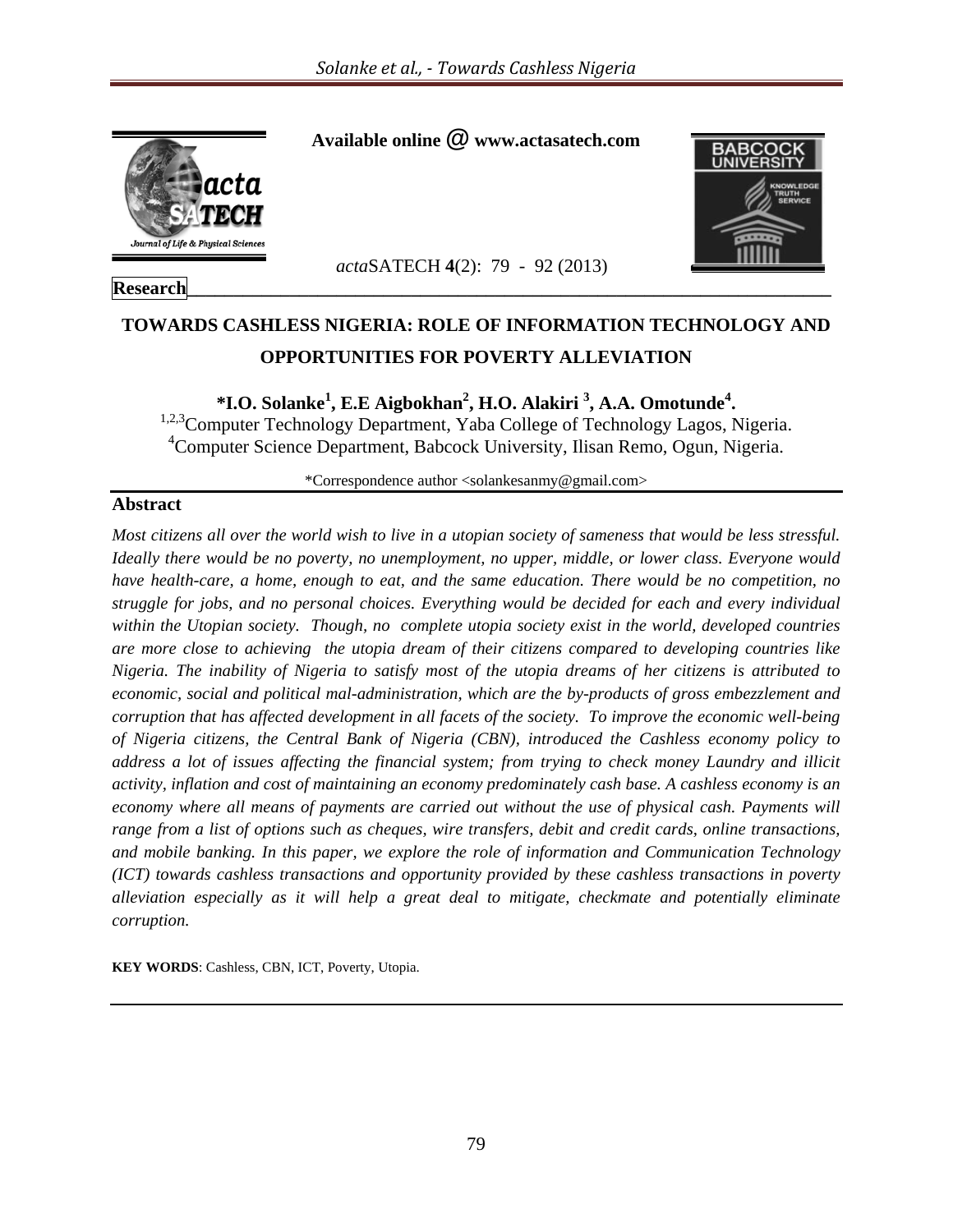#### **1.0 Introduction**

The rapid advancements in the field of Information and Communication Technology (ICT) and the resultant explosive growth of the information services sector have radically changed the world's economic and social landscape. These changes have given rise to new policies in various sectors of nation's economy, based on information and knowledge. This has further resulted in new avenues of development, employment; productivity, efficiency, and enhanced economic growth. ICT as powerful tool, with an enormous potential for social impact, human development and potential to improve the lives of the people; has a major role to play in monetary policy of government of any nation. Recently, the Central Bank of Nigeria, lead by its Governor Sanusi Lamido Sanusi, put forward a cashless monetary policy requiring that all cash withdrawals and deposits be set at a daily limit of a maximum of N150, 000 while pegging that of corporate entities at N1, 000,000, with penalty fees of N100 per extra N1, 000 and N200 per N1, 000 imposed on individual and corporate defaulters respectively. This cashless monetary policy is all about cashless economy, which is an economy where all means of payments are carried out

without the use of physical cash. Payments will range from a list of options such as cheques, wire transfers, debit and credit cards, online transactions, and mobile banking.

The above policy implementation requires the services of ICT technology. The question therefore, is what are the effects of information communication technology in a cashless economy? A simple explanation of ICT is to think of it as how Computers affect storage, transmission, reception and interpretation of information from one location to the other, and basically a cashless economy is an environment in which money is spent without being physically carried from one person or the other. The first issue is the issue of an electronic purse. This is electronic information transmitted to a device which reveals the information about how much a person has stored in the bank, and how much he can spend. Essentially, the information is accessed through a storage medium (smartcard) which contains a unique electronic blueprint that is associated with the individual, and can therefore be delegated to identify him whenever it is presented.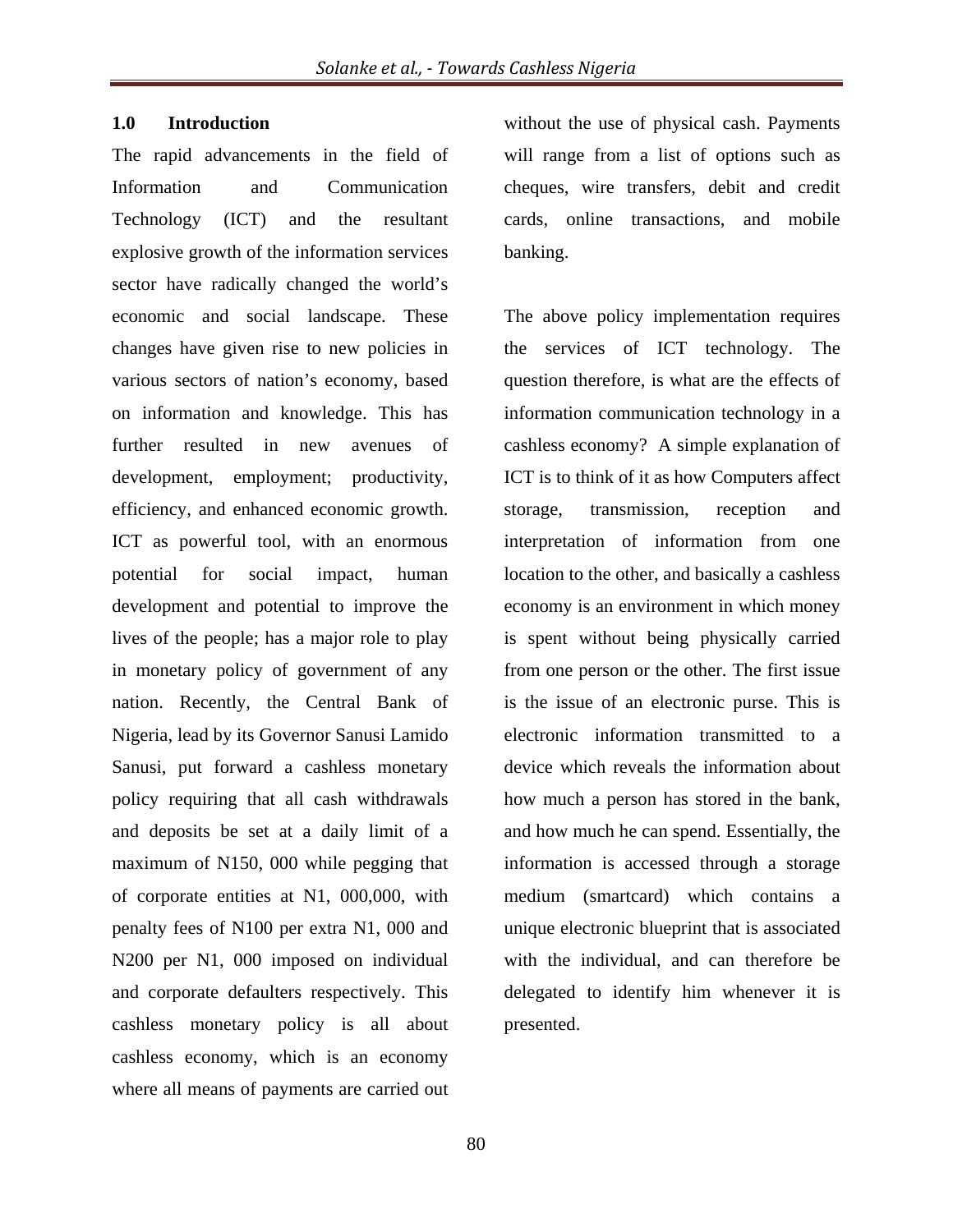As transactions are carried out, the amounts spent are also electronically transmitted back to the bank, so that the balances are adjusted. This takes the forms of spending and depositing funds in the bank. The availability of ICT means that less of human interventions are required to identify, access and transmit the value of a person's bank balance, as well as to update it. ICT means that other technologies can converge to make cashless transactions possible. Online shopping, for example is possible in which neither the buyer or seller need to see each other to even transact business.

The benefit of the cashless economy is that it will help a great deal to mitigate, checkmate and potentially eliminate corruption. As a matter of opinion a major factor behind this policy is the problem of money laundering in Nigeria and the need for the proper authorities to monitor financial transactions. If this prediction is accurate then the benefits will be tremendous by saving and retaining money in the country, this money is then used for additional developments. It also will reduce the pressure on the Naira, but this can be done in a less dramatic way by creating a standard and effective cross-border electronic transmittal's verification system.

This reporting system is a network between all financial institutions in Nigeria and the CBN. Whenever there is a withdrawal or deposit exceeding a particular stipulated amount, it is reported to the CBN, that way they can analyze these data and follow the money taking proper actions without disrupting the system. When the level of corruption is reduced, more money will be available for social and economic development as well as empowerment, which in effect will have tremendous impact on the economic well-being of the people.

**2.0 The Nature of a Cashless Society**  Most people think of a cashless society as something that is way off in the distant future. Unfortunately, that is simply not the case. The truth is that a cashless society is much closer than most people would ever dare to imagine. To a large degree, the transition to a cashless society is being done voluntarily. Today, only 7 percent of all transactions in the United States are done with cash, and most of those transactions involve very small amounts of money. Our financial system is dramatically changing, and cash is rapidly becoming a thing of the past. We live in a digital world, and national governments and big banks are both encouraging the move away from paper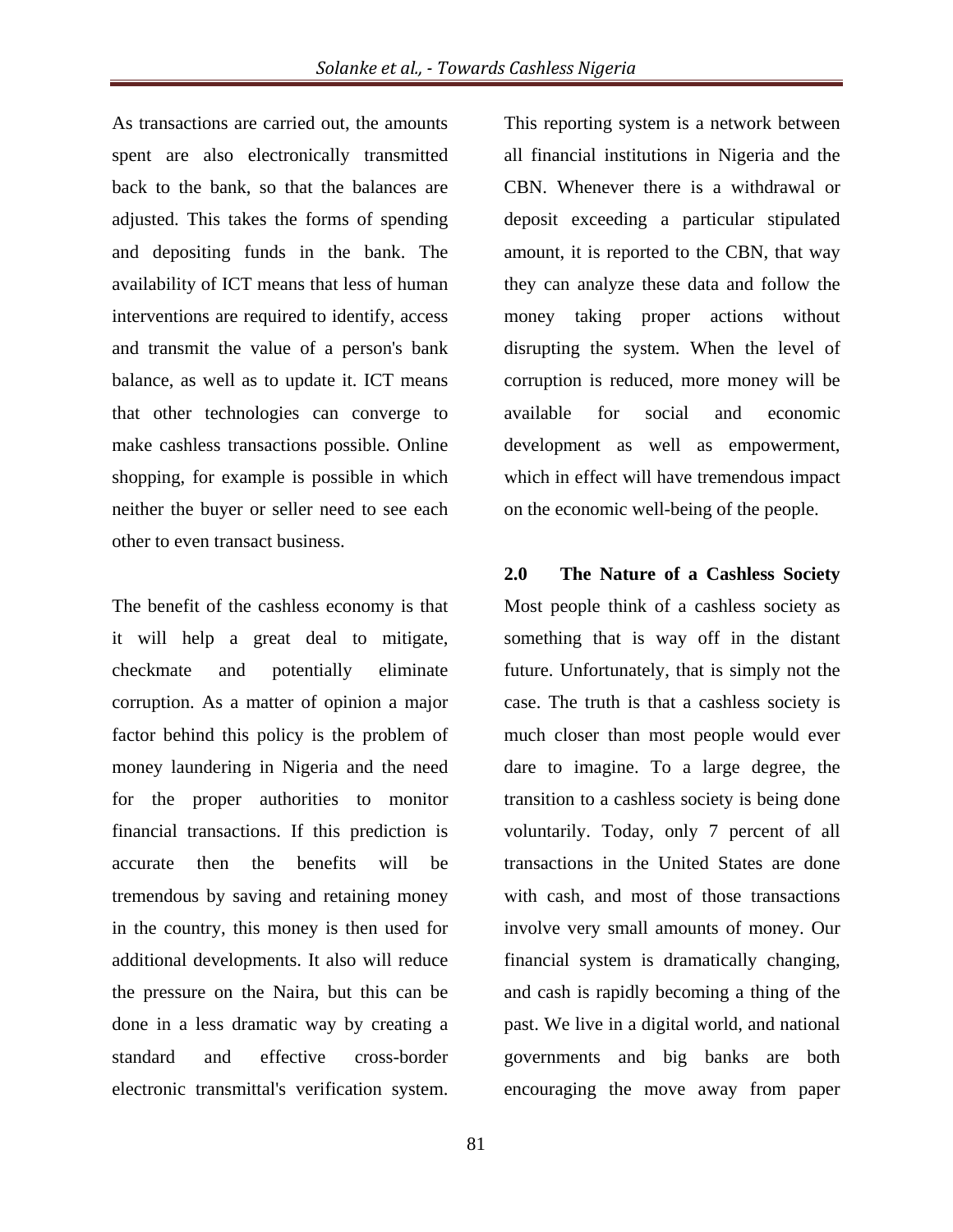currency and coins. But what would a cashless society mean for our future? Are there any dangers to such a system? Those are very important questions, but most of the time both sides of the issue are not presented in a balanced way in the mainstream media. Instead, most mainstream news articles tend to trash cash and talk about how wonderful digital currency is. For example, a recent CBS News article (Lee Cowan, March 2012) declared that soon we may not need "that raggedy dollar bill" any longer and that the "greenback may soon be a goner". It's what the wallet was invented for, to carry cash. After all, there was a time when we needed cash everywhere we went, from filling stations to pay phones. Even the tooth fairy dealt only in cash. But money isn't just physical anymore. It's not only the pennies in your piggy bank, or that raggedy dollar bill. Money is also digital - its zeros and ones stored in a computer, prompting some economists to predict the old-fashioned greenback may soon be a goner. "There will be a time - I don't know when, I can't give you a date - when physical money is just going to cease to exist," said economist Robert Reich.

So will we see a completely cashless society in the near future? Of course not. It would be wildly unpopular for the governments of the world to force such a system upon us all at once. Instead, the big banks and the governments of the industrialized world are doing all they can to get us to voluntarily transition to such a system. Once 98 or 99 percent of all transactions do not involve cash, eliminating the remaining 1 or 2 percent will only seem natural. The big banks want a cashless society because it is much more profitable for them. The big banks earn billions of dollars in fees from debit cards and they make absolutely enormous profits from credit cards. But when people use cash the big banks do not earn anything. So obviously the big banks and the big credit card companies are big cheerleaders for a cashless society.

Most governments around the world are eager to transition to a cashless society as well for the following reasons.

- Cash is expensive to print, inspect, move, store and guard.
- Counterfeiting is always going to be a problem as long as paper currency exists.
- Cash if favored by criminals because it does not leave a paper trail. Eliminating cash would make it much more difficult for drug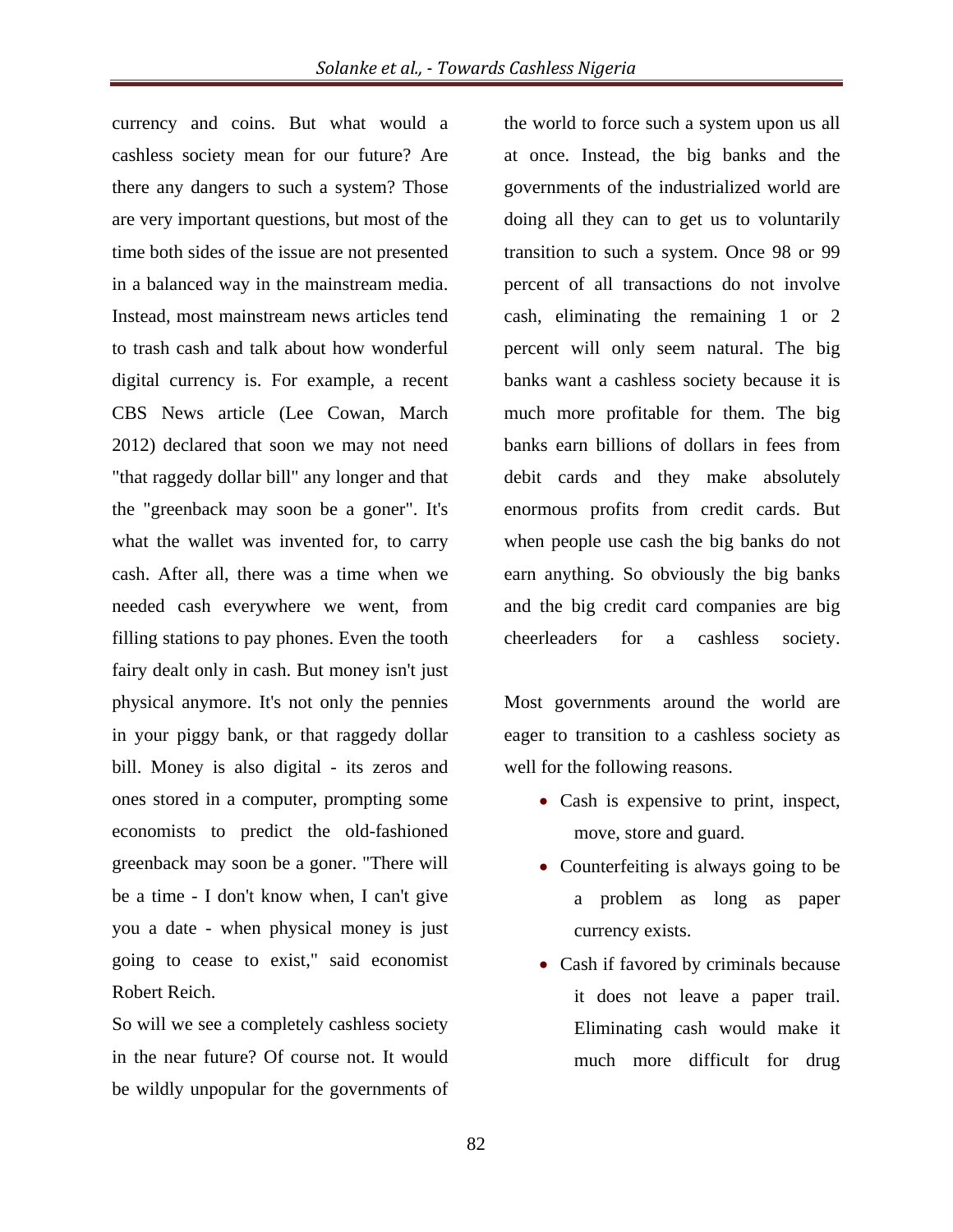dealers, prostitutes and other criminals to do business.

• Most of all, a cashless society would give governments more control. Governments would be able to track virtually all transactions and would also be able to monitor tax compliance much more closely.

When you understand the factors listed above, it becomes easier to understand why the use of cash is increasingly becoming demonized. Governments around the world are increasingly viewing the use of cash in a negative light. In fact, according to the U.S. government paying with cash in some circumstances is now considered to be "suspicious activity" that needs to be reported to the authorities. This disdain of cash has also grown very strong in the financial community. The following is from a recent Slate article (Seth Stevenson, 2012).

David Birch, a director at Consult Hyperion, a firm specializing in electronic payments, says a shift to digital currency would cut out these hidden costs. In Birch's ideal world, paying with cash would be viewed like drunk driving—something we do with decreasing frequency as more and more people understand the negative social consequences. "We're trying to use

industrial age money to support commerce in a post-industrial age. It just doesn't work," he says. "Sooner or later, the tectonic plates shift and then, very quickly, you'll find yourself in this new environment where if you ask somebody to pay you in cash, you'll just assume that they're a prostitute or a Somali pirate."

# **2.1 Global Efforts towards Cashless Economy**

Simply using cash is enough to get you branded as a potential criminal these days. Many people are going to be scared away from using cash simply because of the stigma that is becoming attached to it. This is a trend that is not just happening in the United States. In fact, many other countries are further down the road toward a cashless society than we are. In Canada, they are looking for ways to even eliminate coins so that people can use alternate forms of payment for all of their transactions. The Royal Canadian Mint is also looking to the future with the Mint Chip, a new product that could become a digital replacement for coins.

In Sweden, only about 3 percent of all transactions still involve cash. The following comes from a recent Washington Post article. (Alex Jones, 2012). In most Swedish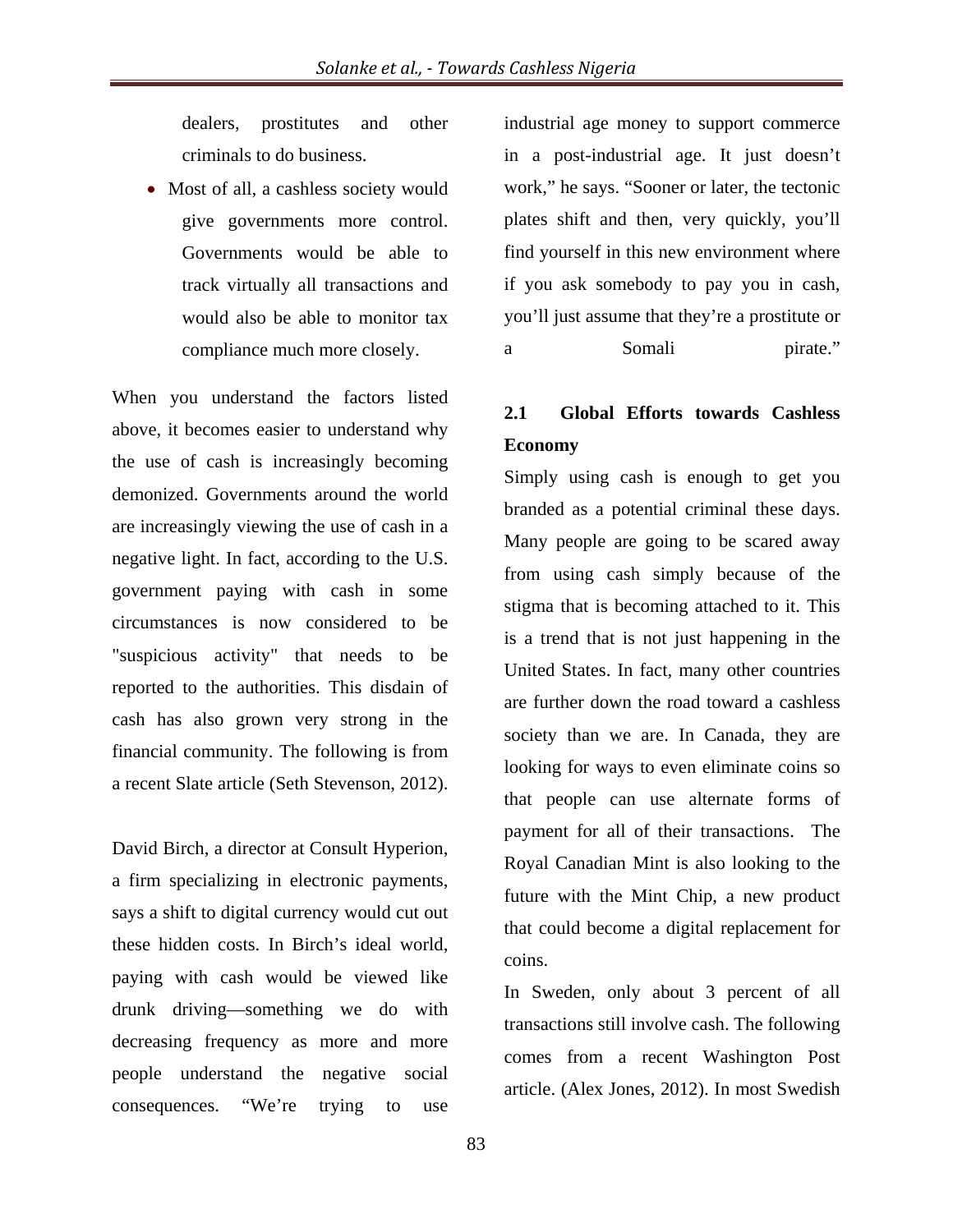cities, public buses don't accept cash; tickets are prepaid or purchased with a cell phone text message. A small but growing number of businesses only take cards, and some bank offices — which make money on electronic transactions — have stopped handling cash altogether. "There are towns where it isn't at all possible anymore to enter a bank and use cash," complains Curt Persson, chairman of Sweden's National Pensioners' Organization.

In Italy, all very large cash transactions have been banned. Previously, the limit for using cash in a transaction had been reduced to the equivalent of just a few thousand dollars. But back in December, Prime Minister Mario Monti proposed a new limit of approximately \$1,300 for cash transactions. And that is how many governments will transition to a cashless society. They will set a ceiling and then they will keep lowering it and lowering it.

But is a cashless society really secure? Of course not. Bank accounts can be hacked into. Credit cards and debit cards can be stolen. Identity theft all over the world is absolutely soaring. So companies all over the planet are working feverishly to make all of these cashless systems much more secure.

In the future, it is inevitable that national governments and big financial institutions will want to have all of us transition over to using biometric identity systems in order to combat crime in the financial system. Many of these biometric identity systems are becoming quite advanced. For example, just check out what IBM has been developing. The following is from a recent IBM press release. (Alex Jones 2012). "You will no longer need to create, track or remember multiple passwords for various log-ins. Imagine you will be able to walk up to an ATM machine to securely withdraw money by simply speaking your name or looking into a tiny sensor that can recognize the unique patterns in the retina of your eye. Or by doing the same, you can check your account balance on your mobile phone or tablet. Each person has a unique biological identity and behind all that is data. Biometric data – facial definitions, retinal scans and voice files – will be composited through software to build your DNA unique online password. Referred to as multi-factor biometrics, smarter systems will be able to use this information in real-time to make sure whenever someone is attempting to access your information, it matches your unique biometric profile and the attempt is authorized."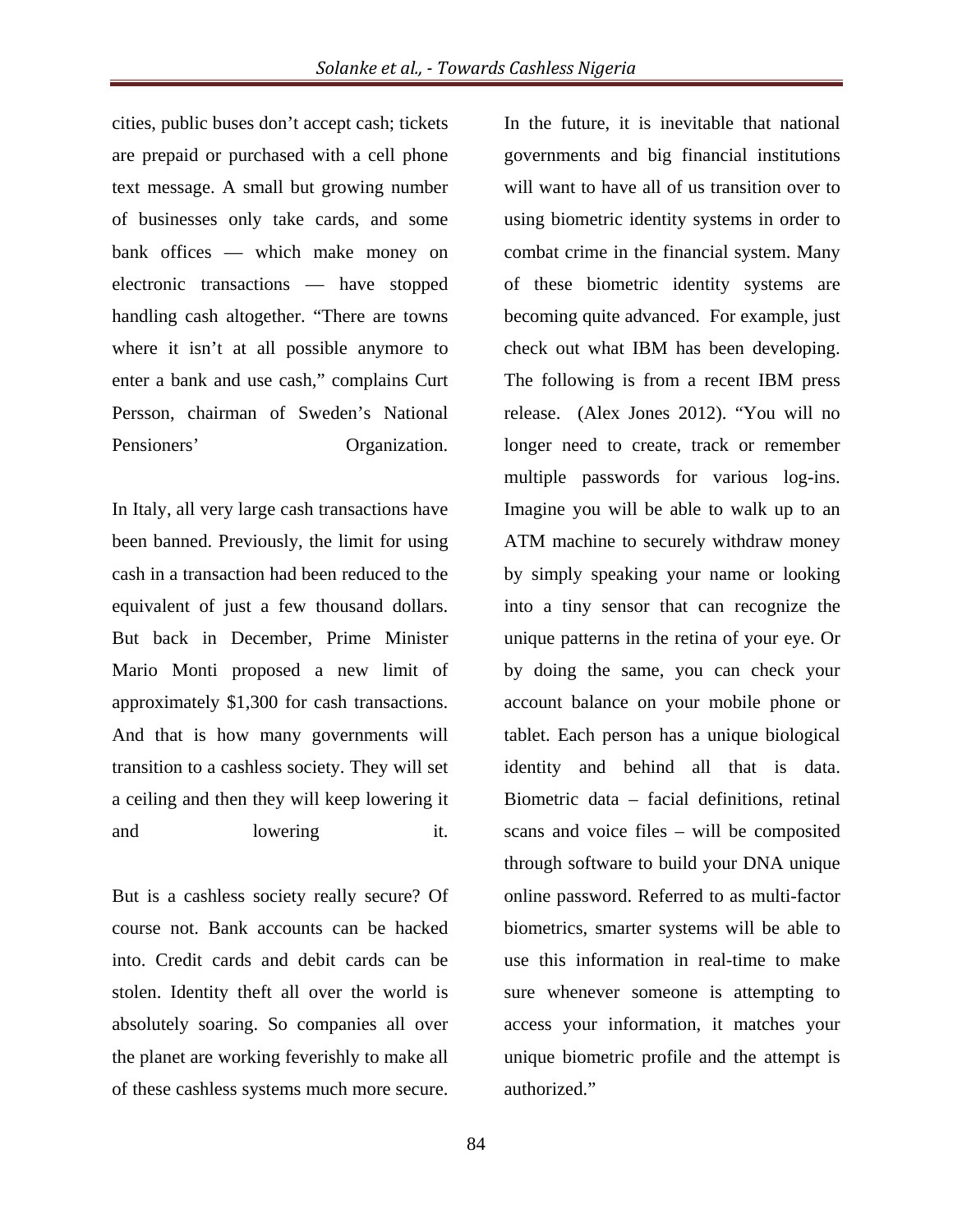In the future, if you do not surrender your biometric identity information, you may be locked out of the entire financial system. Another method that can be used to make financial identification more secure is to use implantable RFID microchips. Yes, there is a lot of resistance to this idea, but the fact is that the use of RFID chips in animals and in humans is rapidly spreading. Some U.S. cities have already made it mandatory to implant microchips into all cats and all dogs so that they can be tracked. All over the United States, employees are being required to carry badges that contain RFID chips, and in some instances employers are actually requiring employees to have RFID chips injected into their bodies. Increasingly, RFID chips are being implanted in the upper arm of patients that have Alzheimer's disease. The idea is that this helps health care providers track Alzheimer's patients that get lost. In some countries, microchips are now actually being embedded into school uniforms to make sure that students don't skip school. Some companies are even developing RFID technologies that do not require an injection. One company called Somark has developed chipless RFID ink that is applied directly to the skin of an animal or a human. These "RFID tattoos"

are applied in about 10 seconds using microneedles and a reusable applicator, and they can be read by an RFID reader from up to four feet away.

# **2.2 ICTs, Digital Divides and Cashless Nigeria Economy.**

The term 'digital divide' was first used in the 1990s and it originally referred to the differences in access to technology, between those who had access to technology and those who did not. Then the existence of a gap separating individuals who were able to access computers, the Internet and new forms of Information Technology, from those who had no opportunity to do so, was recognized. As such, the first research on the matter focused on the factors determining the differentiated physical access to ICTs, such as computers and the availability of a network. When there is a digital divide, part of the population is excluded from accessing information and networks that could be used to expand their capabilities and economic freedoms, therefore providing access to information for those at the end of the gap. This is thought to be a good process, to alleviate poverty.

In the context of analyzing information as a source of exclusion and inequality,(van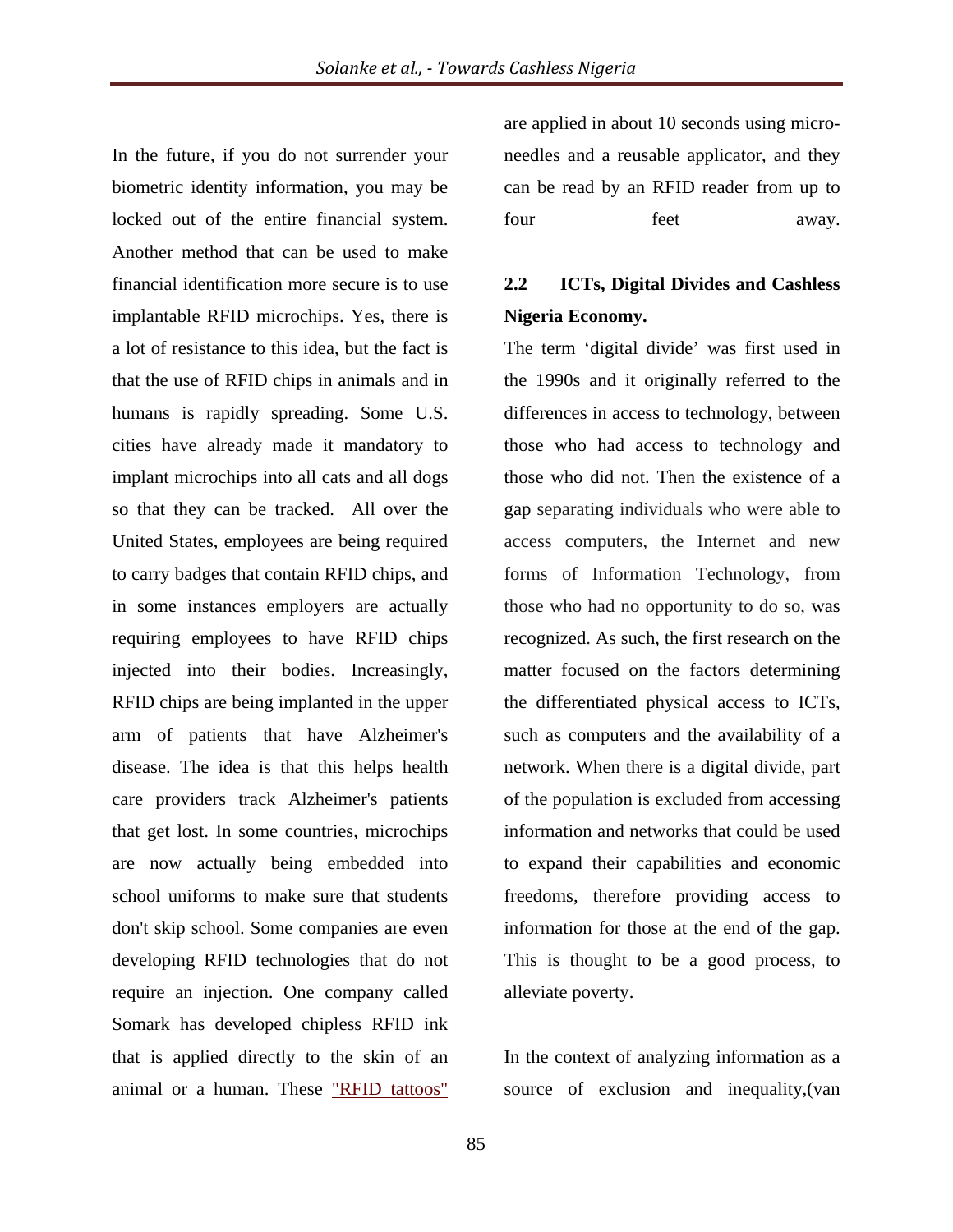Dijk,2006) synthesized that, in the literature regarding the existence of a 'divide' between people or organizations, with differentiated access to information, difficulties in accessing information can be a basis of inequality. Also information can be a primary good or input, a positional good or a source of skills. Information is a crucial resource for good decision-making and can determine the extent to which a person can have access to different types of services, goods and markets. It is a source of opportunities and therefore the difficulty in accessing information or the lack of possibilities to access it is a source of inequality in different spheres of human development. Information is now considered a primary good that is essential for the survival and self-respect of individuals. Information is a positional good when some opportunities in society "create better opportunities than others, in gathering, processing and using valuable information". This occurs in particular in the context of a network society, in which lack of a position in a digital network constitutes a form of social exclusion. In this context, those who have access to information may be considered information elites, with more power, capital and resources, amplifying

even further the inequalities already initiated by differences in physical access to ICTs.

The inequality in terms of skills, resulting from differences in access to information, comes mainly from the conclusion reached by Nathius and de Groot in 2003 who found empirical evidence of the existence of skills premium, in having ICT skills that explains increasing income inequality between countries with differences in the appropriation of ICTs. Although ICTs have the potential to reduce the digital divide within and between countries and regions, ICTs and their benefits are not yet reaching poor countries at the same scale as they have reached developed countries, particularly poor rural areas within various countries. The digital divide mainly differentiates the rich from the poor.

### **2.3 Nigeria's Economy and E-Payments System**

Nigeria compared to the rest of the world, as it relates to payments, is still in the era of the wild west. To fully understand the situation one has to study the history and analyze factors such as; the Nigerian culture, the role of its government, the state of infrastructure, the level of general education, the availability of real data, the amount of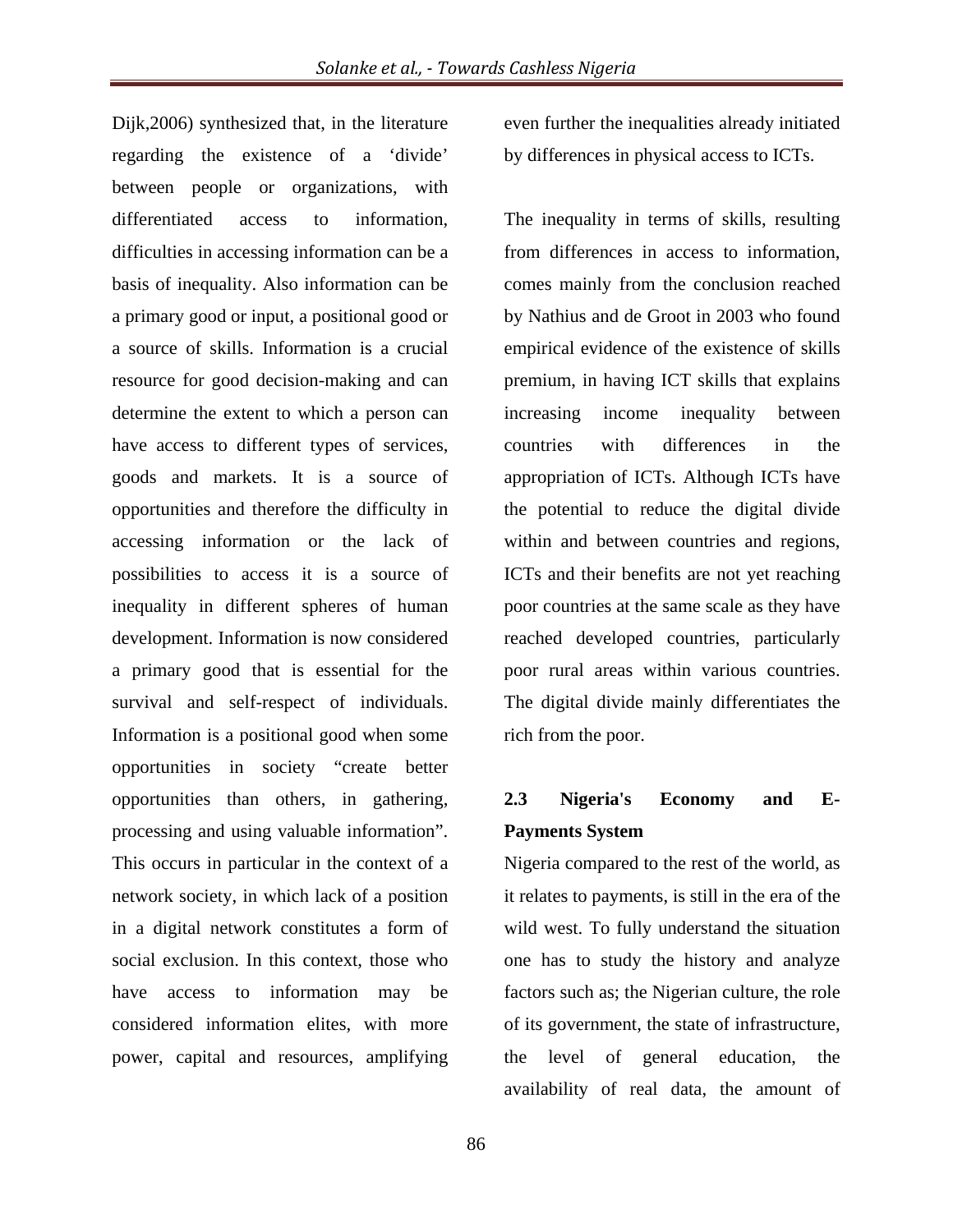investments made and needed, security as it relates to laws (enforcements and it judiciary) confidence in the system (internal and external) and insurance and privacy issues to mention a few.

The journey of a thousand miles begins with the first step. I commend the CBN for its courageous attempts to effect change, and also worry that the system may not be ready for such a drastic approach. The problem is that in an already weak economy such as Nigeria implementing this policy now will only result in the opposite effect of what the CBN wants to achieve. The CBN would be in the best position to understand what the economy really needs to prosper, and its policy on withdrawals and deposits give reason for pause. What's the real reason driving this policy? You could say the Nigerian factor, which really means anything ranging from scams and corruption to the fix it now approaches. Nowhere in the world, do they have fixed withdrawals and deposits. For the record, a cashless society should be now and the future for Nigeria and there is no one solution to every economical challenge.

There is one thing that's certain, in the next five to six years, if this policy is

aggressively carried out; the growth of the Nigerian economy is going to contract significantly before it eventually picks up. There are a couple of concerns, the greatest of them being that it is most likely going to lead to the next real recession in Nigeria. For example 70 to 75 percent of the people of Nigeria do not have bank accounts. Therefore saying that the CBN does not have 70 to 75 percent of the nation's financial statistics is a safe call. Money circulation works its way down and around from the top 10 percent of bank accounts which accounts for 75 percent of the total value of cash. The Majority of this 10 percent service directly or indirectly affects 70 to 75 percent of the Nigerians who are without bank accounts. Cutting this lifeline quickly, will force a significant number of Nigerian employers to require their employees to start operating bank accounts to save them cost of doing business in Nigeria; so that concrete laborer or that student, driver, security-man, teacher, trader and so on will not get his or her money in cash, but be required to have a bank account. This will put pressure greatly on the infrastructure of the banking industry as they in turn are not ready to handle the amount of new accounts. Even if the mobile phone payment systems picks up steam, the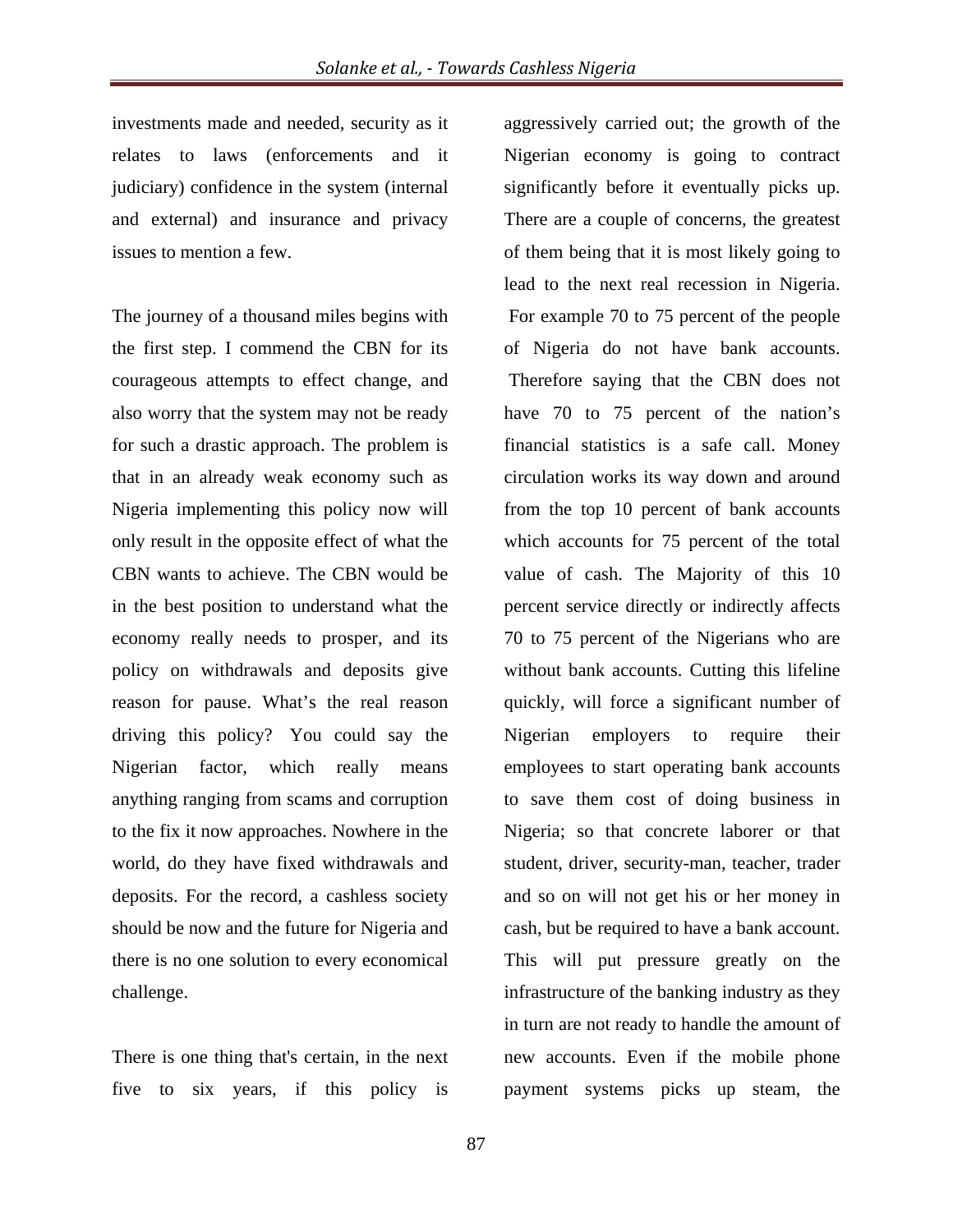majority of banking would still be done on physical banking locations in the near future, such as opening and signing accounts, and future transactions, the ratio of bank locations to potential clients is estimated to be 1 : 20000 people. The difficulty of opening a bank account and the cost of operating one will slowdown cash flow into mainstream. The hoarding in the black market will explode by simply selling for 10 to 20 percent lesser than what it will cost to get the same amount of money from the banks. This will cause wide speculations, and as a result affect everything from prices, production, availability, supply and demand and even the stock market. Judging from Nigeria's past history of implementation of policies, this policies may not be effectively administered or will gradually fade and become a thing of the past after a while, you could say an addition by subtraction.

### **3.0 Implementation Consideration for Cashless Nigeria Economy.**

A successful implementation of cashless monetary policy of the CBN requires the considerations of the following factors:

- Power must be improved dramatically to accommodate for smooth operations of financial activities.
- The financial infrastructure in Nigeria is not adequate to carry the load of a cashless society, ATM's, Point of Sales system, mobile banking and other mediums have to dramatically expand to touch at least 40% of the whole economy before any meaningful effect can be achieved.
- Proper and accurate identification of account holders must be maintain and shared when necessary by all financial institutions; also CBN must collaborate with all other government and private agency responsible for collection of Identification of individuals in Nigeria for reconciliation of any identification.
- CBN must be ready to invest heavily to make this transition possible; Technology is not cheap and ever changing at a very fast pace. Investments in billions of dollars made in infrastructure, training, marketing, security, maintaining its networks and so on will be on a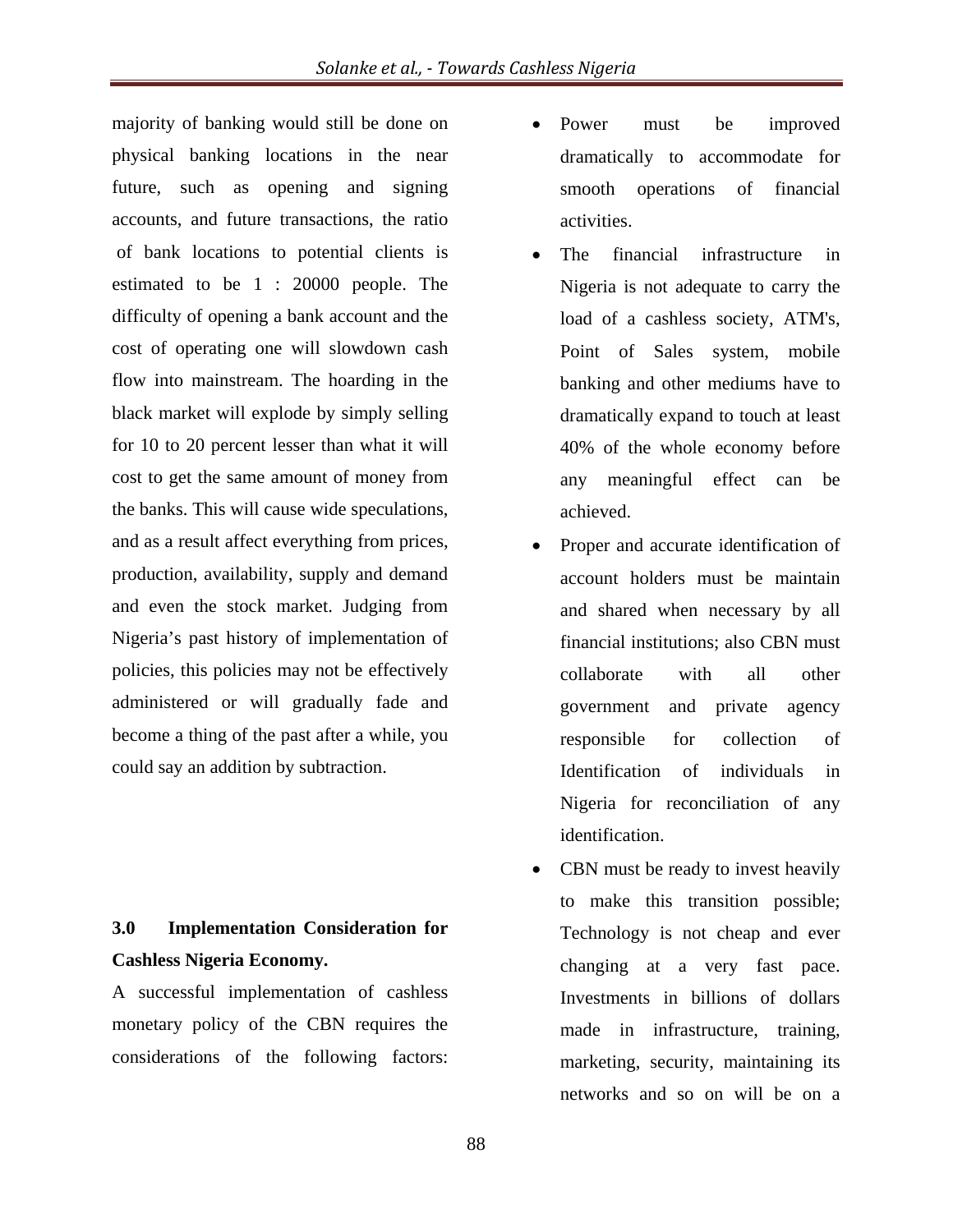yearly basis for the years to come and should be a collaboration of efforts by all invested parties.

- There must be new laws to enforce new methods of transactions and a changing culture. The CBN must partner and work with the National Assembly to ensure proper legislation is been formulated. Enforcements of new legislation would be carried by the CBN and all other executive arms that are empowered such as the EFCC. They must commit to training of personnel and the judiciary must be prudent and up to the task.
- Another major concern would be the risk involved, because if the process is rush and the economy losses confidence in the system due to high level of fraudulent activities, it will be devastating to the Nigeria economy.

# **3.1 ICTs, Development and Poverty Alleviation**

The concepts and measures of poverty in relation to ICTs in Nigeria are enormous and require continuous evaluation and review. Furthermore, the nature of digital divides

and their impact on poverty also needs constant review.

 Then what is the role of ICTs in Policy development and poverty alleviation? From the above, it has been shown that ICT will serve as a backbone for cashless society. Cashless economy as an ICT product will provide opportunities for poverty alleviation through the following means:

- Job Creation: it will help to create jobs in the areas of technical and expertise support, training, installation, purchase, widen the scope of credit card companies. All these areas of specialization mentioned will create jobs for many Nigerian youths and reduce the burden on labor market.
- Reduces Money Laundering: The policies of CBN on cashless society will help to reduce money laundering thereby makes more money available in the Nigerian Economy for infrastructural development and provision of social amenities for both urban and rural development. This in turns helps in poverty reduction as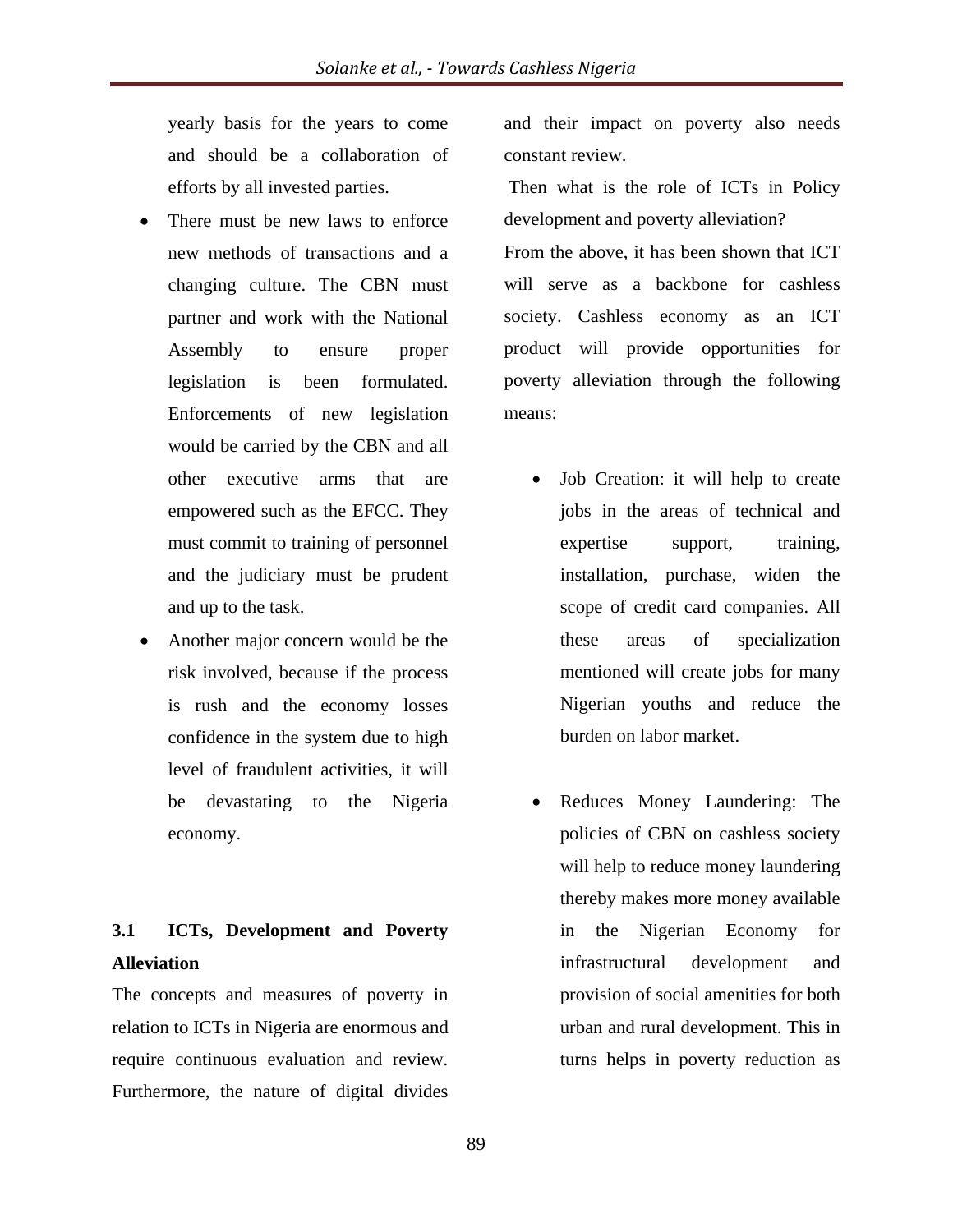people benefit directly or indirectly from these amenities.

 Information Sharing: It improves timely availability of appropriate information and provides the opportunities to create networks between people sharing particular interests or information needs. ICTs have the potential to contribute to the improvement of socioeconomic conditions in developing countries like Nigeria most especially with the new cashless society policy introduced by the Central Bank of Nigeria. Having proven to be effective in helping to reduce rural poverty, priority has to be given to the development of ICTs in rural areas. Demand for ICTs is not perceived to be as urgent as demand for primary infrastructure and social services when actually information from ICTs provide access to Electronic commerce, education, markets and health services.

The impacts of ICTs for rural households include saving time and other resources, access to better information leading to establishment of online businesses with

online payment transactions, better decision making, and improvements in efficiency, productivity and diversity, information on new technologies and expanded market reach. The potential of ICTs to facilitate and improve the already existing exchange of information that take place in rural communities is very important. This and the use of ICTs strategically to serve community development needs can facilitate the indigenous development of rural communities through pluralistic and participatory approaches.

To establish the role of ICTs in supporting and building the capacity of indigenous knowledge systems, the mechanism for information sharing must initially be assessed within the local context. This is because ICTs have the potential to initiate new rural networks of information exchange although their use in the first instance will need to be determined locally according to local choices.

### **4. Recommendation**

The Federal Government of Nigeria and Central Bank of Nigeria should partner with the appropriate organizations and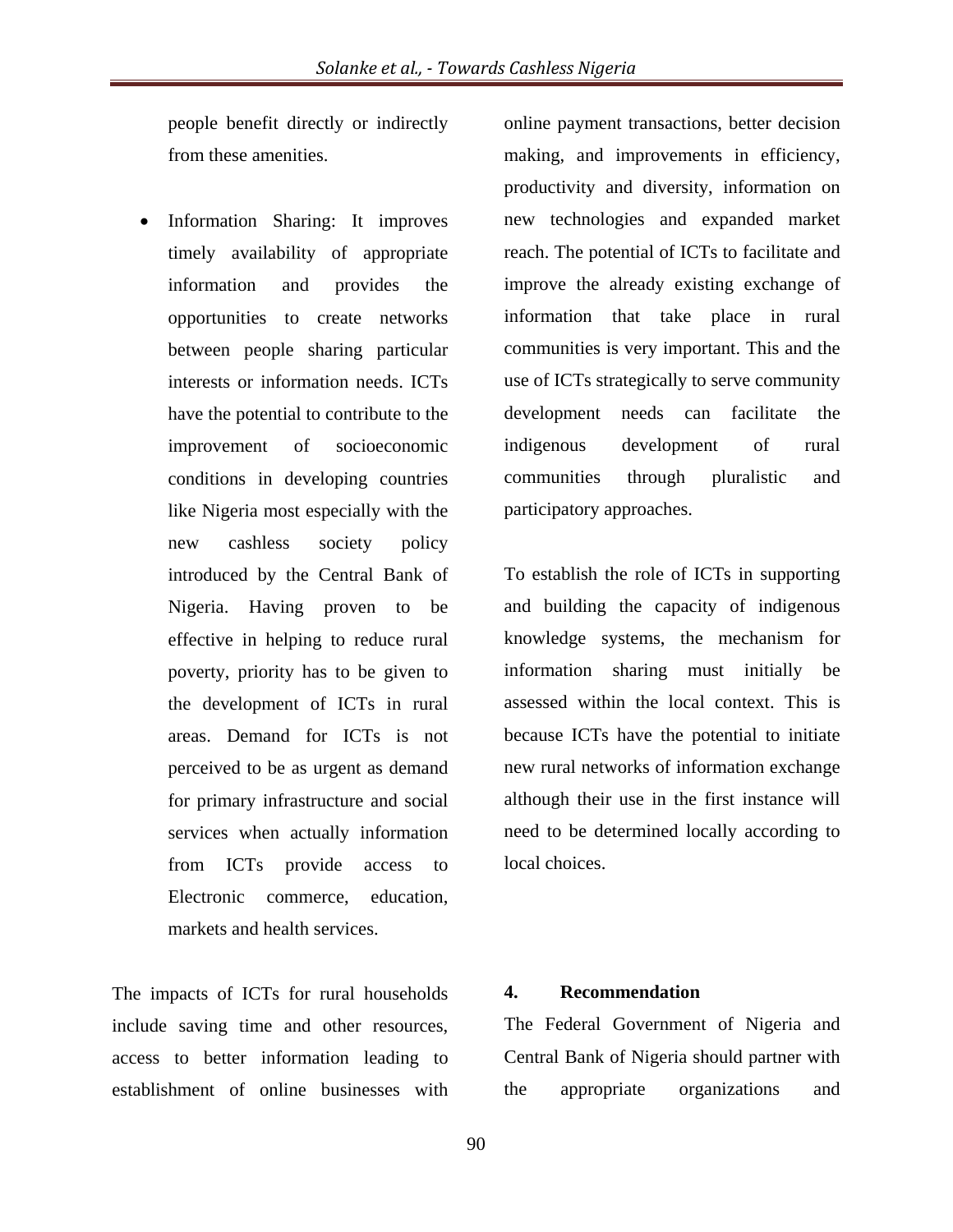departments to facilitate the deployment of necessary devices such as Point of Sale Terminals (POS), Electronic Commerce Applications, Communication Support Systems, Security Application Systems and installation of satellite as well as internet facilities that will make satellite transmission and internet access available and accessible to both the rural and urban areas in Nigeria so that goal of CBN on cashless society can be achieved.

### **5. Conclusion**

ICT has from age to age become a deep well which spring up with opportunities for societies that are ready to drink of it. A few methods of tapping into the potentials that ICT has in driving Nigeria cashless policies and the potentials it has to alleviate poverty have been outlined in this paper, although ICTs are only limited by the users. Gradual bridging of the digital divide would see our country moving from a state of underdevelopment to a state of developed country.

### **5. REFERENCES**

Alex Jones, 2012. A cashless society. www.infowars.com/a-cashless-society. Chapman, R. and Slaymaker, T. 2002. ICTs and rural development: review of the literature, current interventions and opportunities for action, Working Paper 1992.

Hamel, J. Y. 2010. *ICT4D and the Human Development and Capabilities Approach: The Potentials of Information and Communication Technology.* Human Development Research Paper 2010/37, UNDP.

Harris, R. 2004. *Information and communication technologies for poverty alleviation*, The United Nations Development Programme Asia-Pacific Development Information Programme (UNDP-APDIP), http://157.150.195.10/depts/dhl/events/infos

ociety/toc/toc9.pdf.

Lee Cowan, 2012. Why cashless is losing its currency, www.cbsnews.com. Seth Stevenson, 2012. The cashless society. www.slate.com/article/business/cashlesssociety/2012.